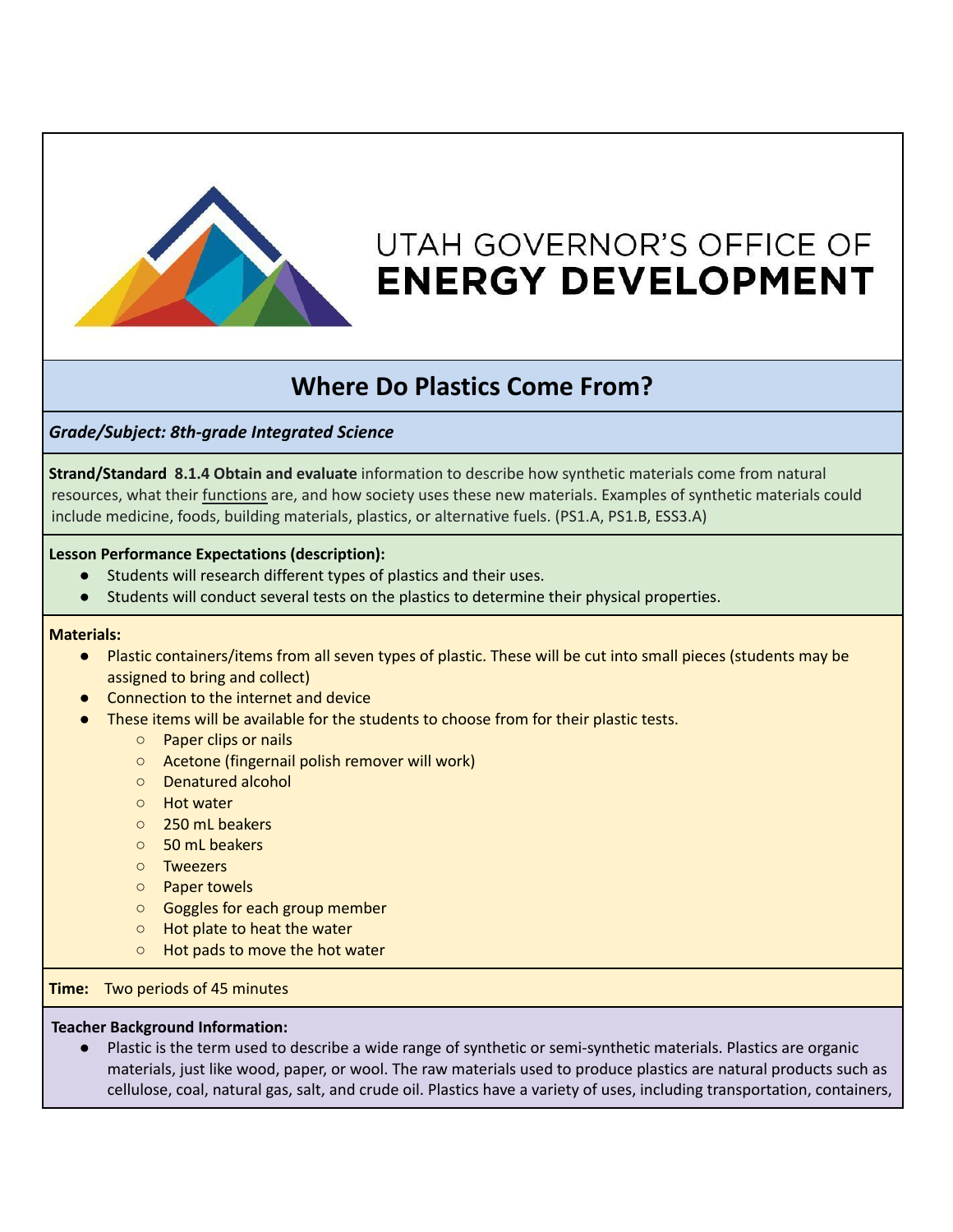medical supplies, packaging, and even musical instruments. Some plastics can be recycled into clothing, trays, pallets, benches, draining systems, car bumpers, bags, etc. [\(EIA\)](https://www.eia.gov/energyexplained/oil-and-petroleum-products/).

- Plastics require hydrogen and carbon, freely available in the Earth's atmosphere. The most convenient way of accessing them is by extracting them from oil to provide the hydrocarbons ethylene, propylene styrene, and more. Hydrocarbons can also be made from methane, coal, and biomass (e.g., bio-ethanol) ([BPF\).](https://www.bpf.co.uk/press/Oil_Consumption#:~:text=Most%20plastics%20are%20made%20from,are%20used%20in%20plastics%20production.)
- Other possible raw materials for plastics are starch, cellulose, sugars, lactic acid, organic waste, vegetable oils, micro-organisms, and even the atmosphere.
- Fossil fuels represent 99% of the raw material base of plastics.
- Crude oil, a complex mixture of thousands of compounds, must be processed before using it. The production of plastics begins with the distillation of crude oil in an oil refinery. This separates the heavy crude oil into groups of lighter components. One of these is naphtha which is a crucial compound for the production of plastics.
- Utah has long been a major producer of oil. It is the 11th largest producer of oil in the United States. The first oil production in Utah occurred in September 1948 at the Ashley Valley #1 well operated by Equity Oil Co. in Uintah County, followed in 1955 by the discovery of the Bluebell field in Duchesne County, followed quickly by the discovery of the Greater Aneth Field in 1956. As of 2011, Utah was estimated to have the 8th largest proven reserves among states (Trust Lands [Administration](https://trustlands.utah.gov/business-groups/oil-gas/learn-about-utah-oil-and-gas/)).
- Utah has five refineries, with over 150,000 barrels per day of refining capacity for gasoline, diesel, jet fuel, and related products. While Utah is an overall net exporter of energy, it imports approximately 72% of the crude oil processed here. In 2011, crude oil made up approximately 14% of Utah's total produced energy resources. Crude oil also accounts for 32% of the energy consumed by Utahns (Trust Lands [Administration](https://trustlands.utah.gov/business-groups/oil-gas/learn-about-utah-oil-and-gas/)).

#### **Student Background Knowledge:**

Students need to understand the definition of synthetic materials and natural resources. Natural materials are found in nature and are not made by humans. By comparison, synthetic materials are man-made and are not found in nature. Synthetic products are usually created in laboratories by mixing different chemicals or prepared compounds and substances made in a laboratory.

Teacher Step by Step: A 3-D lesson should insist students think deeply. Provide time and space for the students to **experience the phenomenon and ask questions. The student sheet provided below provides guidance but is only an example of how students might respond.**

- 1. **Introduce** *Phenomenon:* Show the students the first minute of [Indestructible](https://thewonderofscience.com/phenomenon/2018/7/9/indestructible-coating-polyurea) Coating Polyurea. You can show the rest of it at the end of the class period on the second day. (7 min)
- 2. Students are to ask questions about the phenomenon and record them on their student sheets.
- 3. Review where plastics come from. Use this [article](https://www.livescience.com/how-oil-is-turned-into-plastic.html) and the first three minutes of this [video](https://youtu.be/ggh0Ptk3VGE) for information.
- 4. Students will individually research the name and applications of each type of plastic.
- 5. Divide the students into groups of 2-4 students.
- 6. Each group will create seven tests that can be conducted on each type of plastic using the equipment and material provided. Make sure that every student is wearing their goggles.
- 7. Record the results of each test.
- 8. Students will complete the paragraph after the testing.
- 9. Each group will be assigned a type of plastic and give a 3-minute presentation to the class. The questions they should address are: What is the plastic's name? What are its physical properties that were tested? Why is this plastic a good one to use for the applications found?
- 10. Show the remainder of the phenomenon video.

**Assessment of Student Learning.** Each group will present information on their assigned plastic.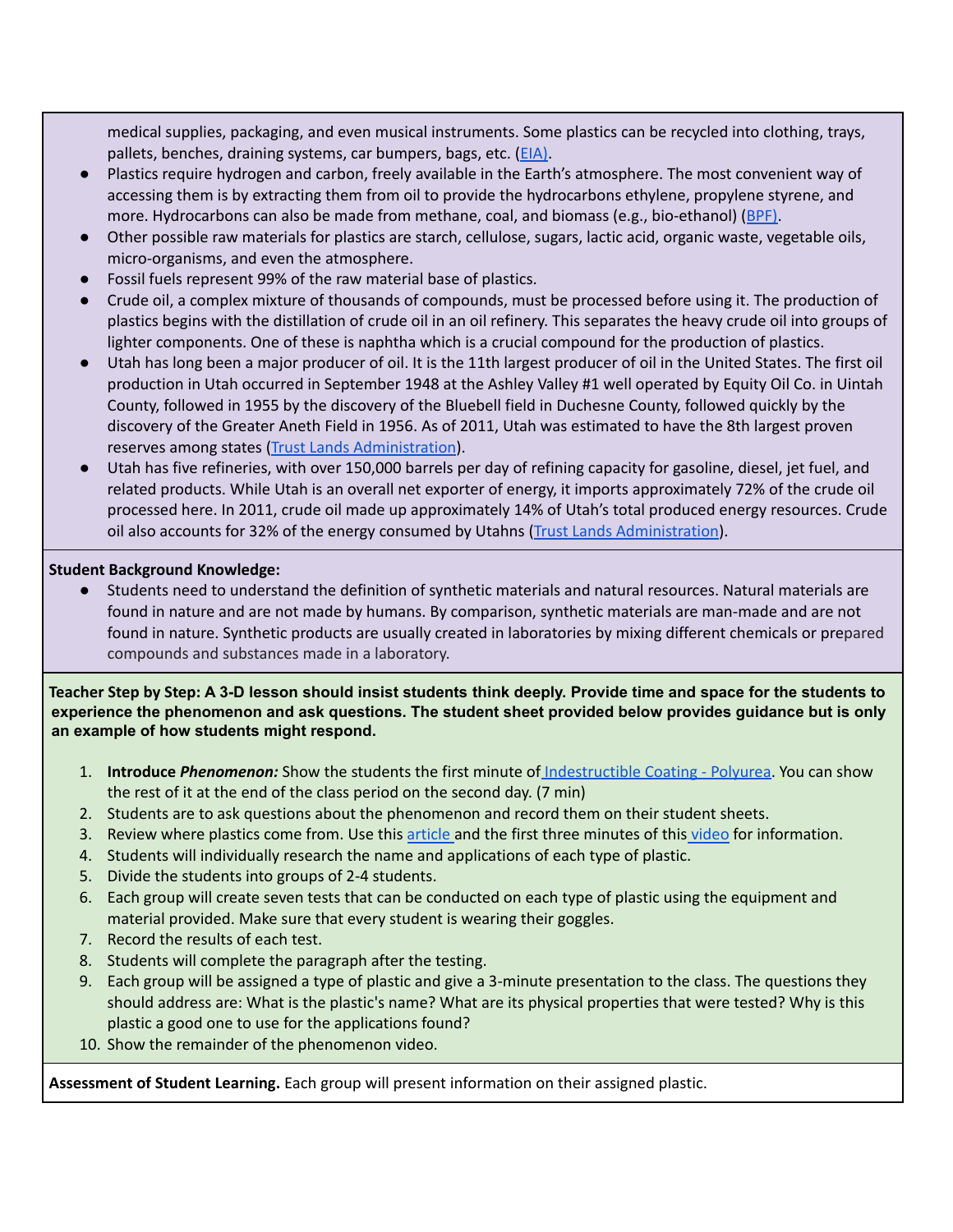#### **Standardized Test Preparation:**

- **1.** Most plastics are produced from which natural resource?
	- a. Oil or petroleum\*
	- b. Mining processes
	- c. Plant material
	- d. Ocean water
- 2. Which of the following are characteristics of plastics that make them valuable to people? Choose two.
	- a. Breakdown quickly after use
	- b. Are flexible and waterproof\*
	- c. Can be created in a home
	- d. Can be molded into shapes\*
	- e. Are made from renewable resources

#### Use this information to answer the next two questions.

| Plastic | Floats in water | Creases when folded | Changes shape in hot water | Reaction to acetone |
|---------|-----------------|---------------------|----------------------------|---------------------|
| A       | yes             | yes                 | yes                        | dissolves           |
| B       | yes             | no                  | no                         | none                |
| С       | no              | no                  | no                         | none                |
| D       | yes             | yes                 | no                         | none                |
| unknown | yes             | no                  | no                         | none                |

3. Which plastic would change in an automatic dishwasher set on "hot"?

- a. A\*
- b. B
- c. C
- d. D
- 4. Which plastic is the "unknown" most likely to be?
	- a. A
	- b. B\*
	- c. C
	- d. D

#### **Extension of lesson:**

- Research what raw materials make certain plastics and the process.
- Research the importance of recycling plastics, then develop a plan to minimize plastic waste. This could include recycling/upcycling plastic products.

**Career Connections:** Careers in chemical and plastic engineering design new plastics and products from recycled plastics.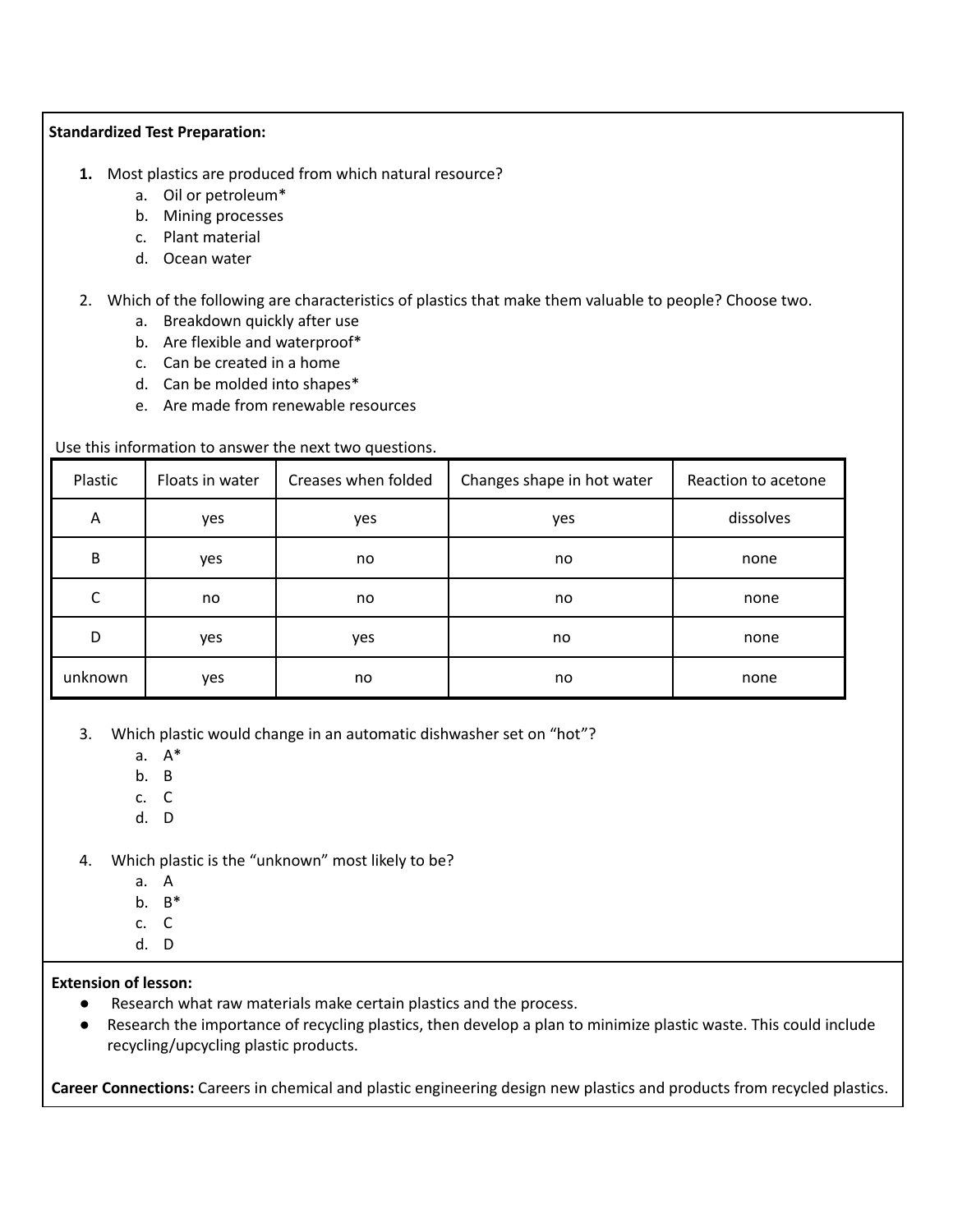### **Where do Plastics Come From?**

**Name\_\_\_\_\_\_\_\_\_\_\_\_\_\_\_\_\_\_\_\_\_\_\_\_\_\_\_\_\_\_\_\_\_\_\_**

Phenomenon: Watch the phenomenon in the video. Ask three questions about what they see. 1.

- 2.
- 3.

Is the coverage on the watermelon made Synthetic or Natural? Give evidence for your claim.

Use the internet to research the Names and Applications of each type of plastic.

| <b>Container</b><br>Sample | Letter Code - & Full name           | <b>Applications</b>                                |
|----------------------------|-------------------------------------|----------------------------------------------------|
| Numeric<br>Symbol          | Examples: PVC - Polyvinyl Chloride, | Examples: paints, adhesives, electronic,<br>others |
| <b>MC</b>                  |                                     |                                                    |
| <b>MT</b>                  |                                     |                                                    |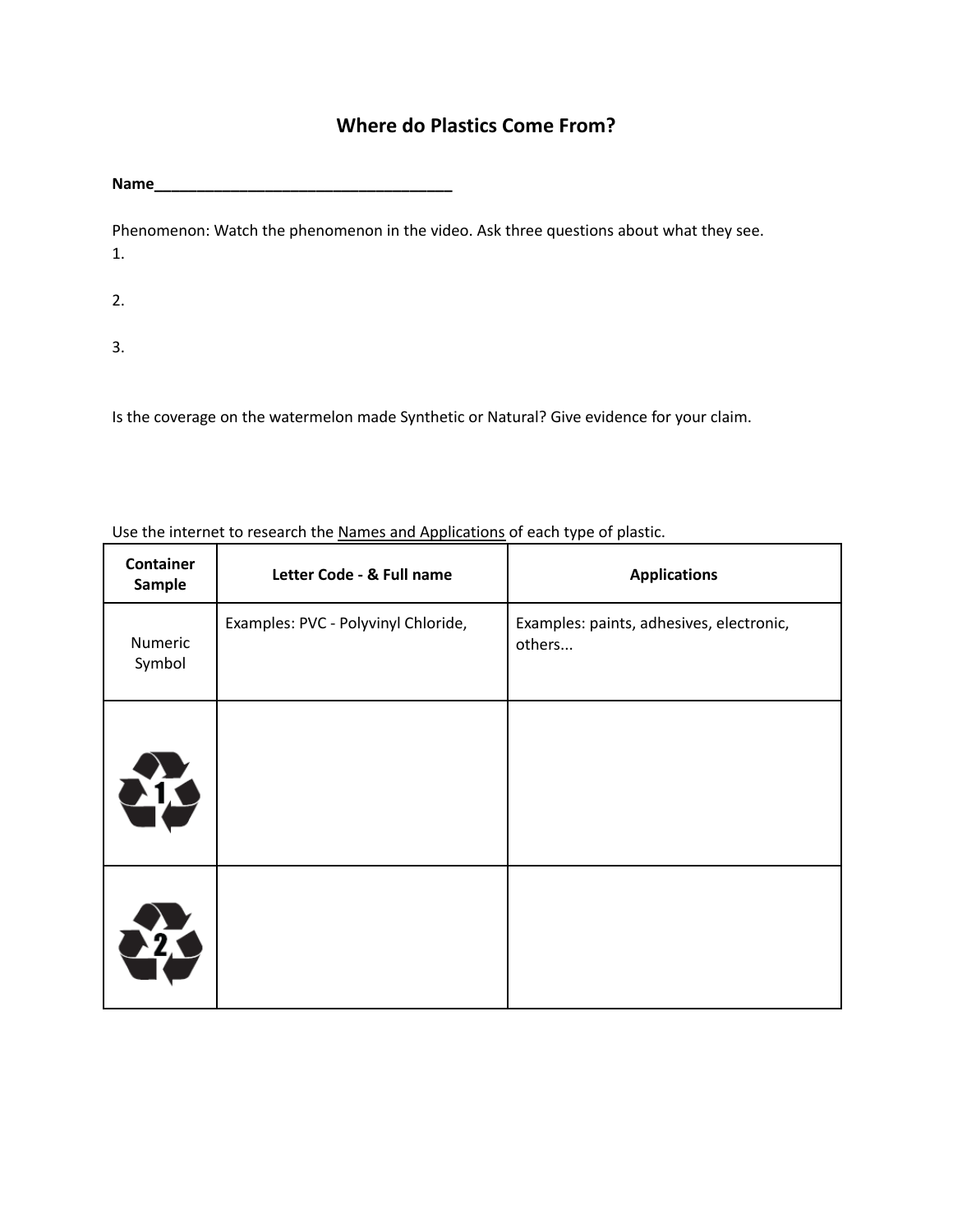| 33            |  |
|---------------|--|
| 43            |  |
| $\frac{1}{2}$ |  |
| 63            |  |
| <b>ATA</b>    |  |

**Procedure:**

- 1. Using the items provided, create 7 tests that can be conducted on each type of plastic. These tests will help determine the properties of each plastic. Describe the tests here:
	- A.
	- B.
	- C.
	- D.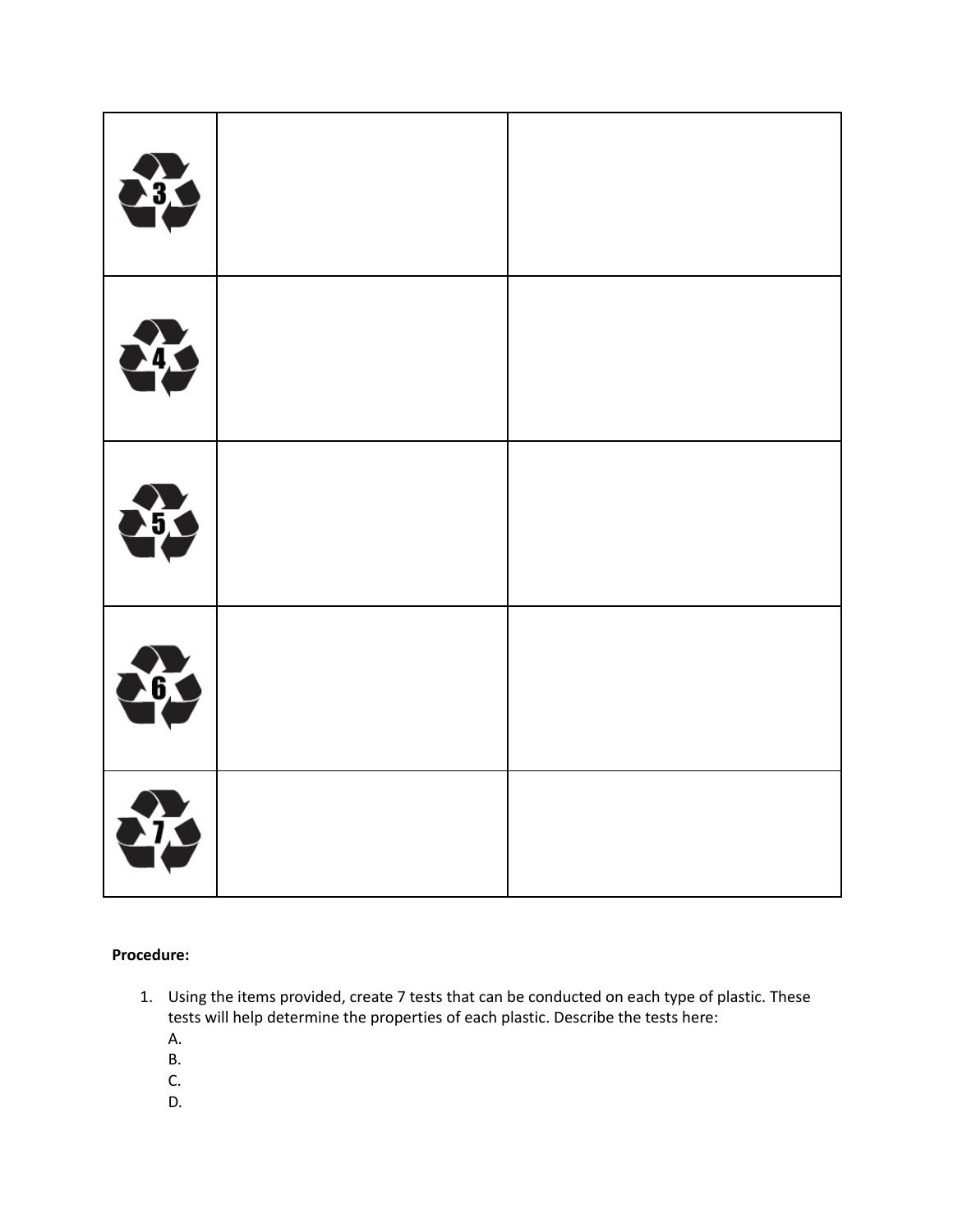E.

- F.
- G.

2. Record the response of each plastic on the table. At the top of each column, write the test type. Test

| Plastic<br>$\#$ | $\mathsf{A}$ | $\sf B$ | $\mathsf{C}$ | D | $\mathsf E$ | F | G |
|-----------------|--------------|---------|--------------|---|-------------|---|---|
| 1               |              |         |              |   |             |   |   |
| $\overline{2}$  |              |         |              |   |             |   |   |
| 3               |              |         |              |   |             |   |   |
| 4               |              |         |              |   |             |   |   |
| 5               |              |         |              |   |             |   |   |
| 6               |              |         |              |   |             |   |   |
| 7               |              |         |              |   |             |   |   |

Use complete sentences to explain the following: What role does plastic play in our society? Explain the various properties and functions of plastic. Use examples to help explain. What are some of the advantages and disadvantages of using certain plastics over others?

Plastic number and name: \_\_\_\_\_\_\_\_\_\_\_\_\_\_\_\_\_\_\_\_\_\_\_\_\_\_\_\_\_\_\_\_\_\_\_\_\_\_\_

Prepare a 3-minute presentation that answers the following points. What is the name of the plastic? What physical properties were tested? How do the physical properties of this plastic make it a good one to use for applications?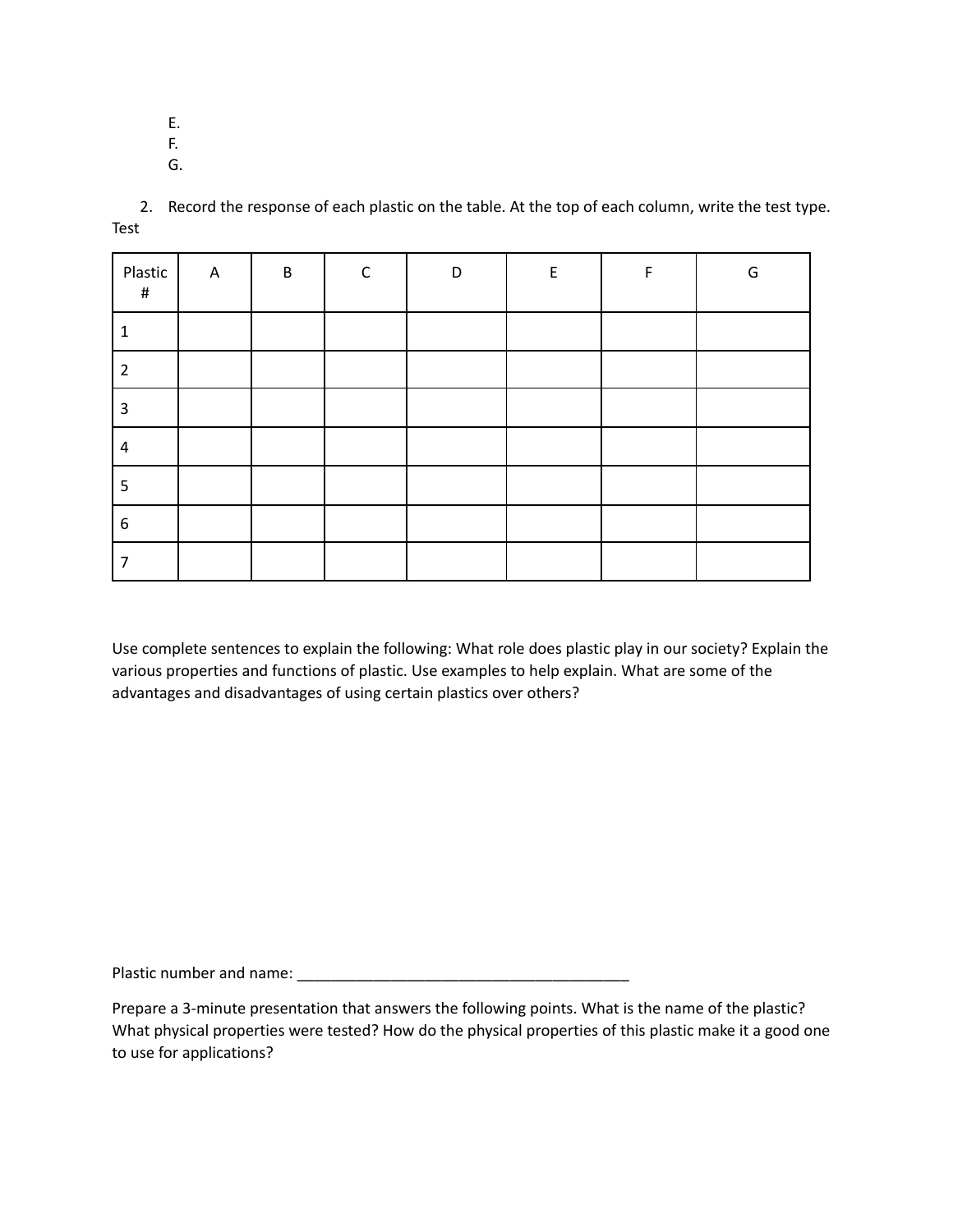## **Where do Plastics Come From? (Teacher Answer Sheet)**

**Name\_\_\_\_\_\_\_\_\_\_\_\_\_\_\_\_\_\_\_\_\_\_\_\_\_\_\_\_\_\_\_\_\_\_\_**

Phenomenon: Watch the phenomenon in the video. Ask three questions about what they see. 1.

2.

3.

Was a synthetic or natural covering put on the watermelon? Use evidence to explain why.

| Container<br>Letter Code - &<br>Sample<br><b>Full name</b> |                                                     | <b>Applications</b>                                                                                                                                                            |  |  |
|------------------------------------------------------------|-----------------------------------------------------|--------------------------------------------------------------------------------------------------------------------------------------------------------------------------------|--|--|
| <b>Numeric</b><br>Symbol                                   | Examples: PVC -<br>Polyvinyl<br>Chloride,<br>others | Examples: paints, adhesives, electronics, others.                                                                                                                              |  |  |
| PET Polyethylene<br>Terephthalate                          |                                                     | Soft drink bottle, mineral water, fruit juice container,<br>cooking oil container.                                                                                             |  |  |
|                                                            | HDPE -<br>High-density<br>polyethylene              | Jugs for milk, leaning agents, laundry, detergents,<br>bleaching shampoo, washing and shower soaps, picnic<br>tables, plastic lumber, waste bins, park benches, bed<br>liners, |  |  |
|                                                            | PVC - Polyvinyl<br>chloride                         | Trays for sweets, fruit, plastic packing (bubble foil) and<br>food foils to wrap the foodstuff                                                                                 |  |  |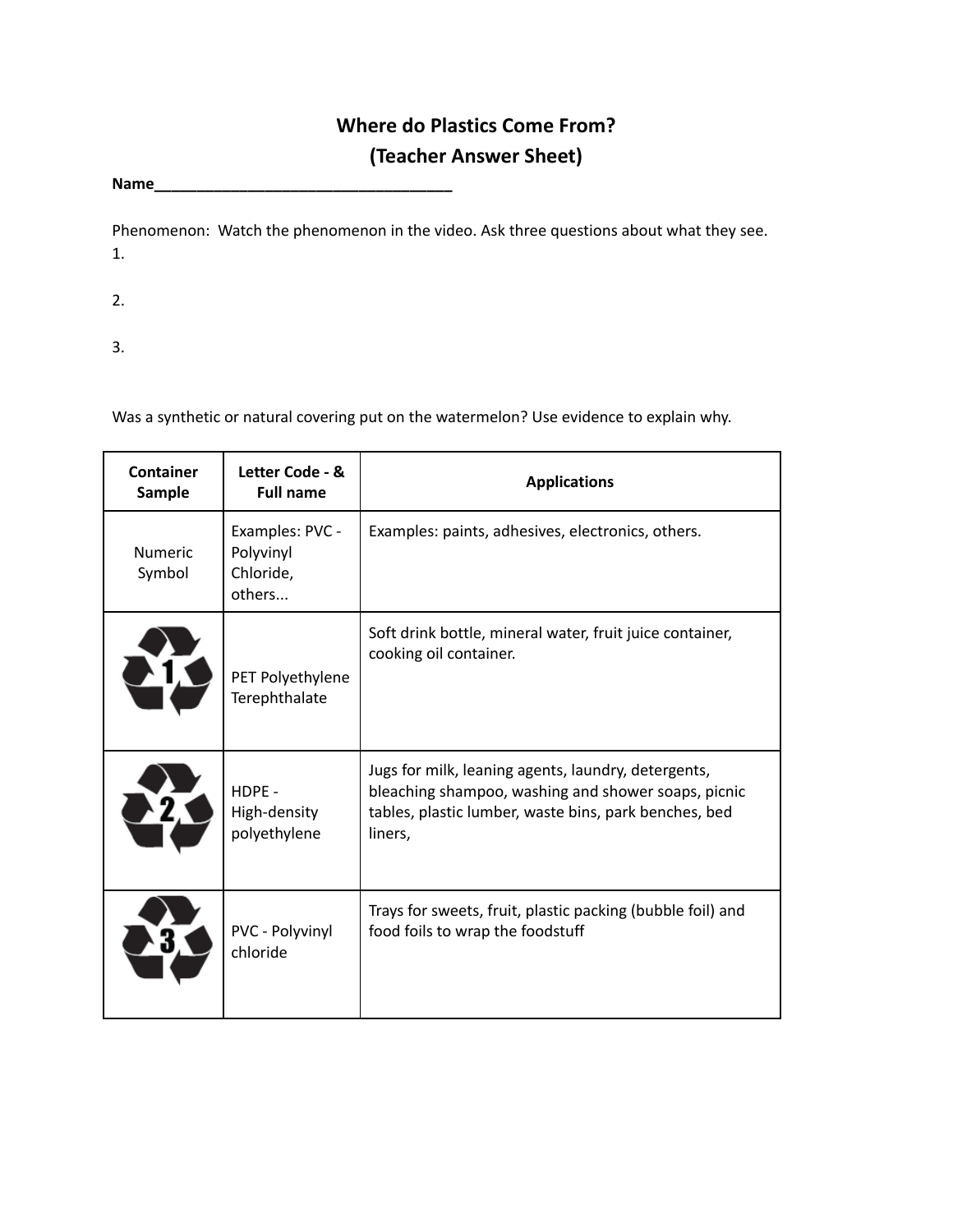| <b>LEDP</b><br>-Low-density<br>polyethylene | Shrink wraps, dry cleaner garment bags, squeezable<br>bottles, bread packaging,                                                                                                                                   |
|---------------------------------------------|-------------------------------------------------------------------------------------------------------------------------------------------------------------------------------------------------------------------|
| $PP -$<br>Polypropylene                     | Furniture, luggage, toys, bumpers, lining and external<br>borders of cars, disposable diapers, pails, plastic bottle<br>tops, margarine and yogurt containers, potato chip bags,<br>straws, packing tape and rope |
| PS - Polystyrene                            | Drinking cups, take-out "clamshell" food containers, egg<br>cartons, plastic picnic cutlery, foam packaging                                                                                                       |
| Other -                                     | Nylon, fiberglass, acrylic, polycarbonate                                                                                                                                                                         |

Information depends upon what tests are conducted. Below are listed possible tests.

| Plastic<br>$\#$ | Water<br>float or<br>sink | Alcohol<br>float or<br>sink | Paper<br>clip/nail<br>scratch? | Acetone<br>test | Flexibility | Crease<br>Color | Heat |
|-----------------|---------------------------|-----------------------------|--------------------------------|-----------------|-------------|-----------------|------|
| 1               |                           |                             |                                |                 |             |                 |      |
| 2               |                           |                             |                                |                 |             |                 |      |
| 3               |                           |                             |                                |                 |             |                 |      |
| 4               |                           |                             |                                |                 |             |                 |      |
| 5               |                           |                             |                                |                 |             |                 |      |